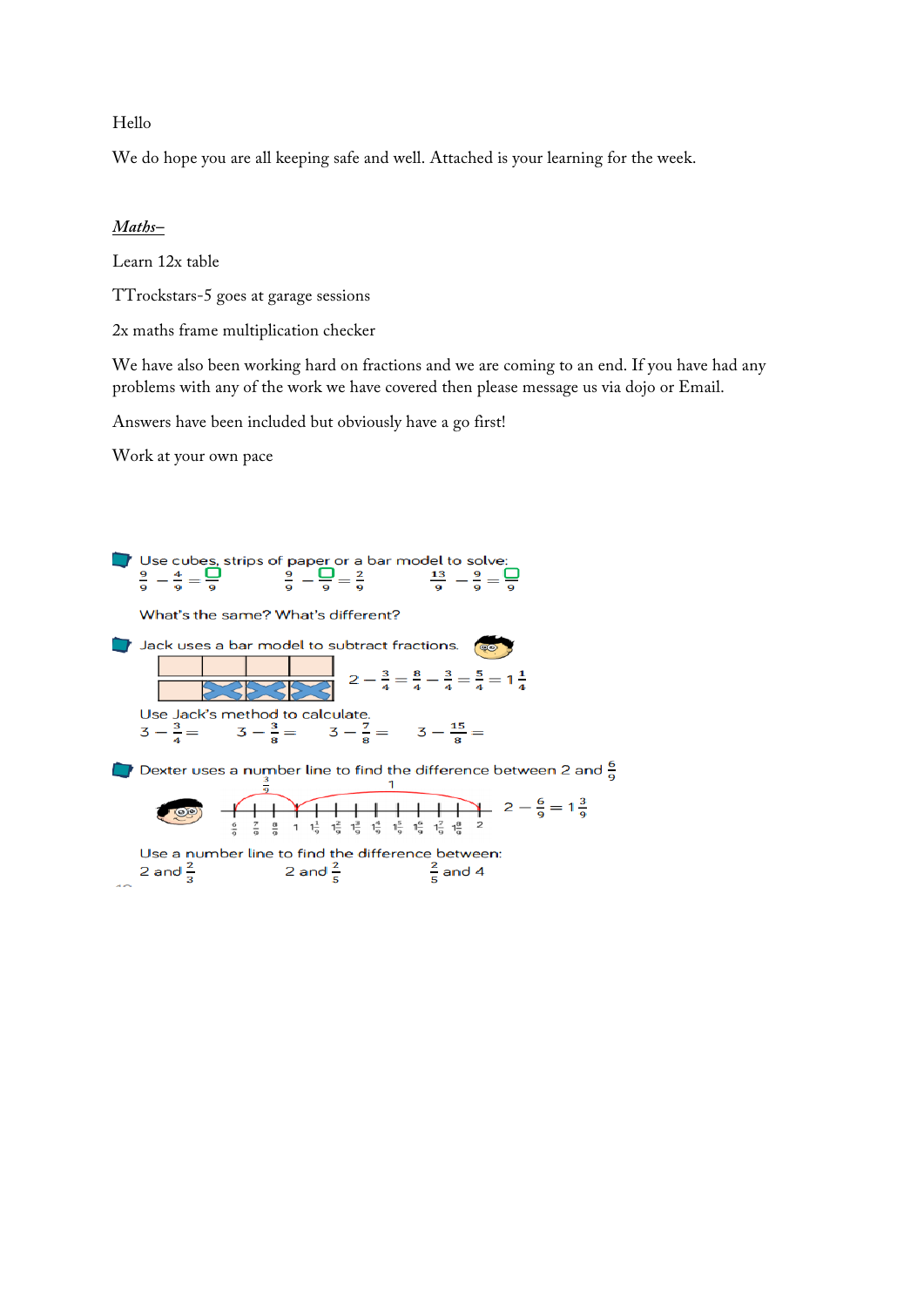| Dora is subtracting a fraction from a<br>whole.      |
|------------------------------------------------------|
| $5 - \frac{3}{7} = \frac{2}{7}$                      |
| Can you spot her mistake?                            |
| What should the answer be?                           |
| How many ways can you make the<br>statement correct? |
| $2 - \frac{1}{8} = \frac{5}{8} + \frac{1}{8}$        |
|                                                      |
|                                                      |
|                                                      |

| Dora has not<br>recognised that 5<br>is equivalent to $\frac{35}{7}$<br>5 - $\frac{3}{7}$ = $\frac{33}{7}$ = 4 $\frac{5}{7}$ |  |  |  |  |  |
|------------------------------------------------------------------------------------------------------------------------------|--|--|--|--|--|
| Lots of possible                                                                                                             |  |  |  |  |  |
| responses.                                                                                                                   |  |  |  |  |  |
| e.g.<br>$2-\frac{1}{8}=\frac{5}{8}+\frac{10}{8}$                                                                             |  |  |  |  |  |
| $2-\frac{7}{8}=\frac{5}{8}+\frac{4}{8}$                                                                                      |  |  |  |  |  |
| $2 - \frac{9}{8} = \frac{5}{8} + \frac{2}{8}$                                                                                |  |  |  |  |  |



Whitney has a piece of ribbon that is 3 metres long.

She cuts it into 12 equal pieces and gives Teddy 3 pieces.

How many metres of ribbon does Whitney have left?

Cutting 3 metres of ribbon into 12 pieces means each metre of<br>ribbon will be in 4 reson mandeminers.<br>
equal pieces.<br>
Whitney will have  $\frac{12}{4}$  to begin with.

$$
\frac{12}{4} - \frac{3}{4} = \frac{9}{4} = 2\frac{1}{4}
$$

Whitney has  $2\frac{1}{4}$ metres of ribbon left.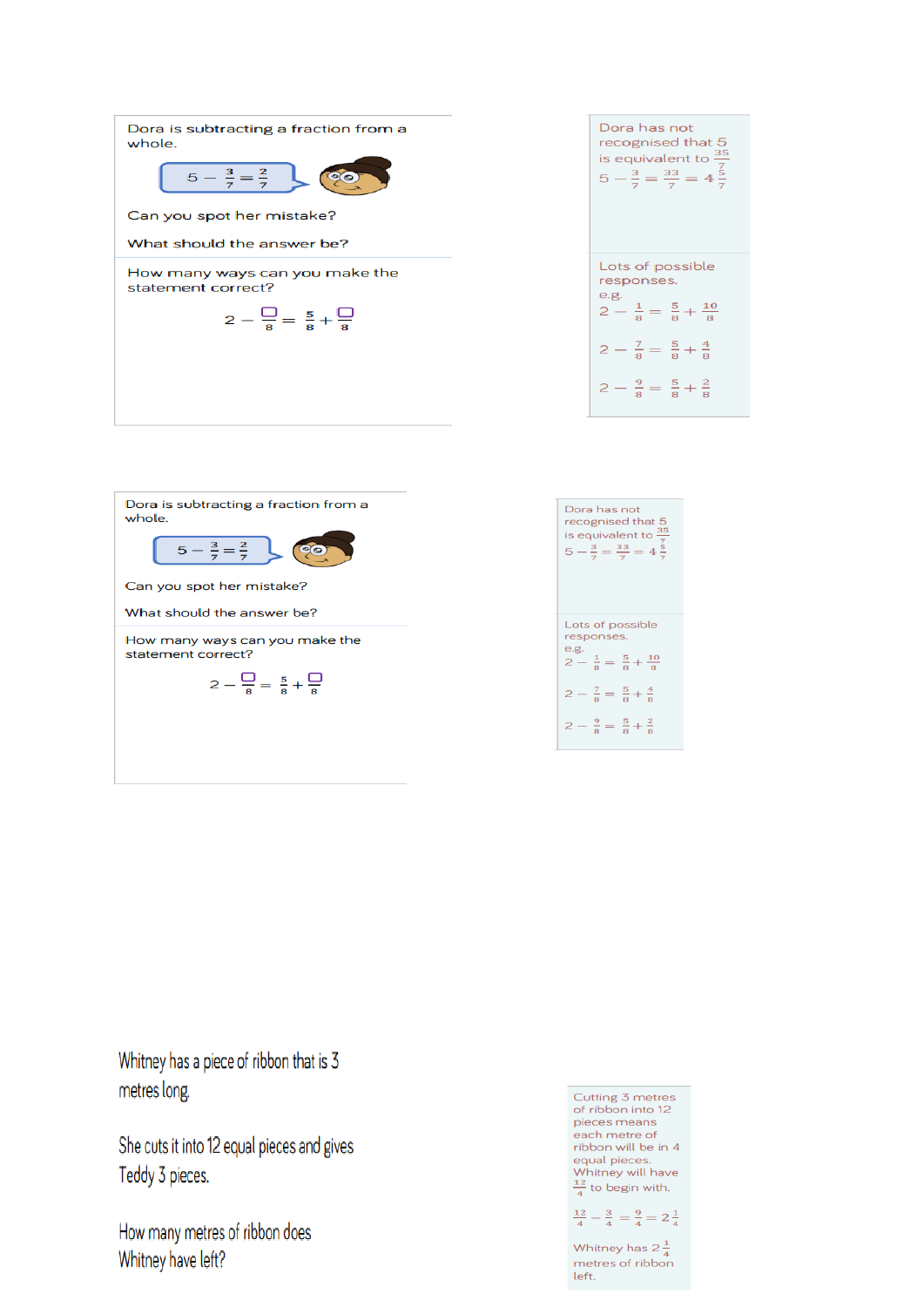|                                                       |                                                           | Use counters to represent his apples and find:<br>$\frac{1}{2}$ of 12 $\frac{1}{4}$ of 12 $\frac{1}{3}$ of 12 $\frac{1}{6}$ of 12 |                                                                                                     |  |  |  |  |
|-------------------------------------------------------|-----------------------------------------------------------|-----------------------------------------------------------------------------------------------------------------------------------|-----------------------------------------------------------------------------------------------------|--|--|--|--|
| Now calculate:                                        |                                                           | $\frac{2}{3}$ of 12 $\frac{3}{4}$ of 12 $\frac{2}{3}$ of 12 $\frac{5}{6}$ of 12                                                   |                                                                                                     |  |  |  |  |
|                                                       | What do you notice? What's the same and what's different? |                                                                                                                                   |                                                                                                     |  |  |  |  |
|                                                       |                                                           | Use a bar model to help you represent and find:                                                                                   | 56                                                                                                  |  |  |  |  |
| $\frac{1}{7}$ of 56 = 56 ÷                            |                                                           |                                                                                                                                   |                                                                                                     |  |  |  |  |
|                                                       |                                                           |                                                                                                                                   | $\frac{2}{7}$ of 56 $\frac{3}{7}$ of 56 $\frac{4}{7}$ of 56 $\frac{4}{7}$ of 28 $\frac{7}{7}$ of 28 |  |  |  |  |
| Whitney eats $\frac{3}{8}$ of 240 g bar of chocolate. |                                                           | How many grams of chocolate has she eaten?                                                                                        |                                                                                                     |  |  |  |  |
| True or False?                                        |                                                           |                                                                                                                                   |                                                                                                     |  |  |  |  |



Ron gives  $\frac{2}{9}$  of a bag of 54 marbles to Alex.

Teddy gives  $\frac{3}{4}$  of a bag of marbles to Alex.

Ron gives Alex more marbles than Teddy.

How many marbles could Teddy have to begin with?

$$
\frac{2}{9} \text{ of } 54 > \frac{3}{4} \text{ of } \boxed{\phantom{0}}
$$

Teddy could have 16, 12, 8 or 4 marbles to begin with.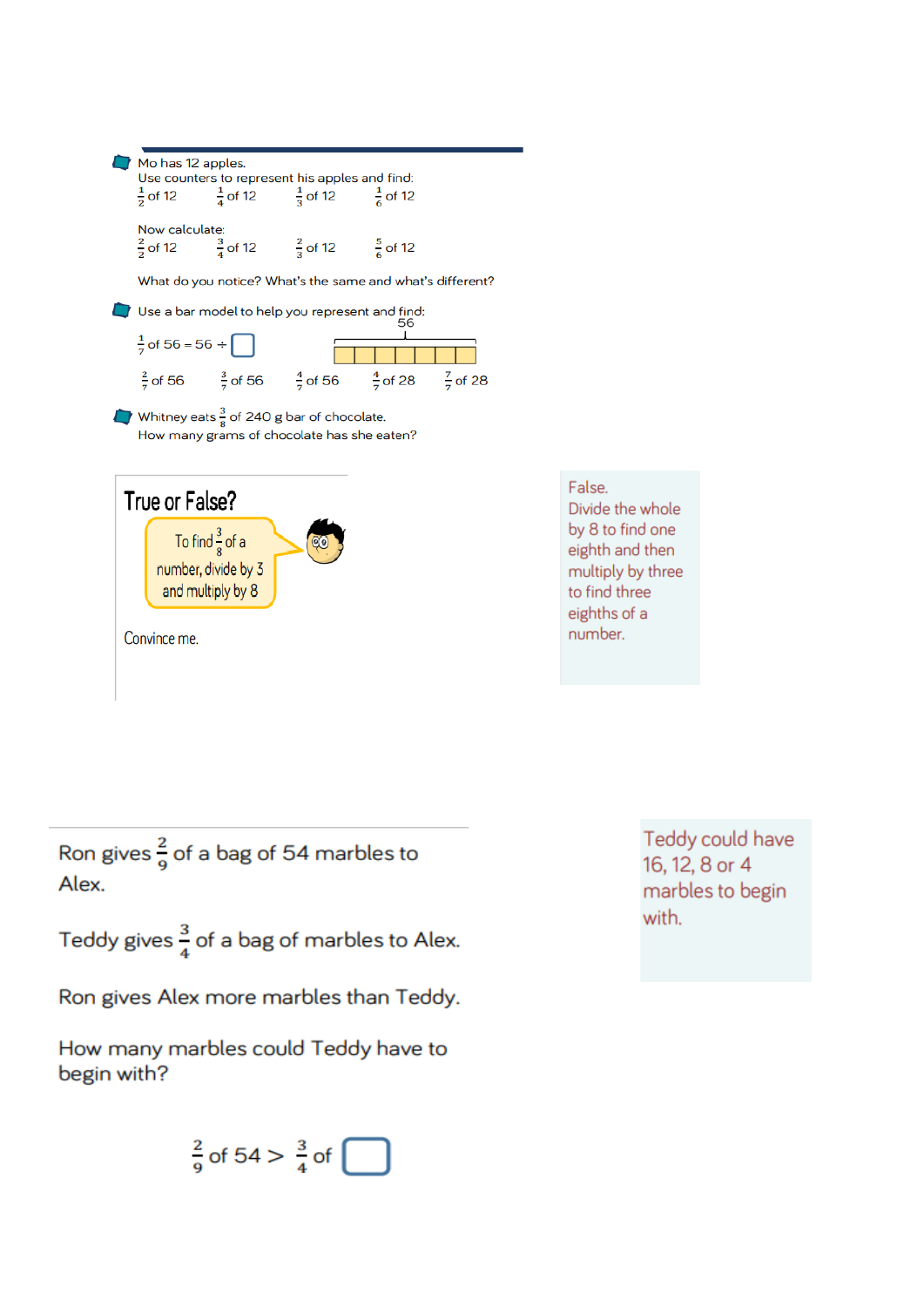# Use the counters and bar models to calculate the whole:

|  |  | There are _____ counters in one part. |
|--|--|---------------------------------------|
|  |  | $\frac{4}{4}$ or 1 whole = ____       |
|  |  | There are 7 counters in one part.     |
|  |  | $\frac{4}{1}$ or 1 whole = ____       |

# Complete.

| Whole             | <b>Unit Fraction</b>      | <b>Non-unit Fraction</b>    |
|-------------------|---------------------------|-----------------------------|
| The whole is 24   |                           | $\frac{5}{6}$ of 24 = _____ |
| The whole is      | $\frac{1}{2}$ of ___ = 30 |                             |
| The whole is ____ | $\frac{1}{5}$ of __ = 30  |                             |

# Jack has a bottle of lemonade.

He has one-fifth left in the bottle.

There are 150 ml left.

How much lemonade was in the bottle when it was full? 22

 $\mathcal G$  The school kitchen needs to buy carrots for lunch. A large bag has 200 carrots and a medium bag has  $\frac{3}{5}$  of a large bag. Mrs Rose says,

I need 150 carrots so I will have to buy a large bag.



Is Mrs Rose correct? Explain your reasoning.

Mrs Rose is correct.  $\frac{3}{5}$  of 200 = 120 Mrs Rose will need a large bag.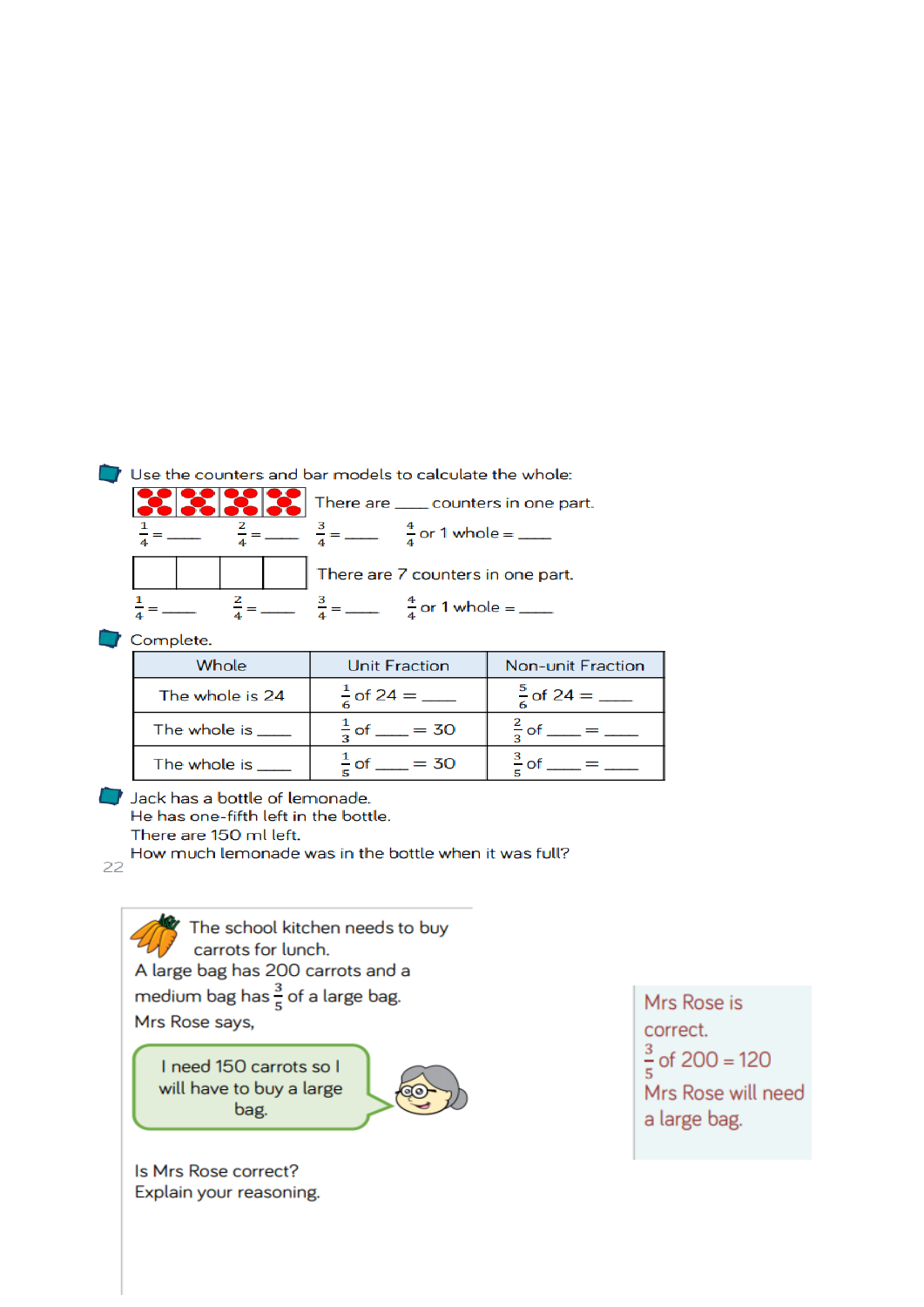

Now have a go at the maths word document attached separately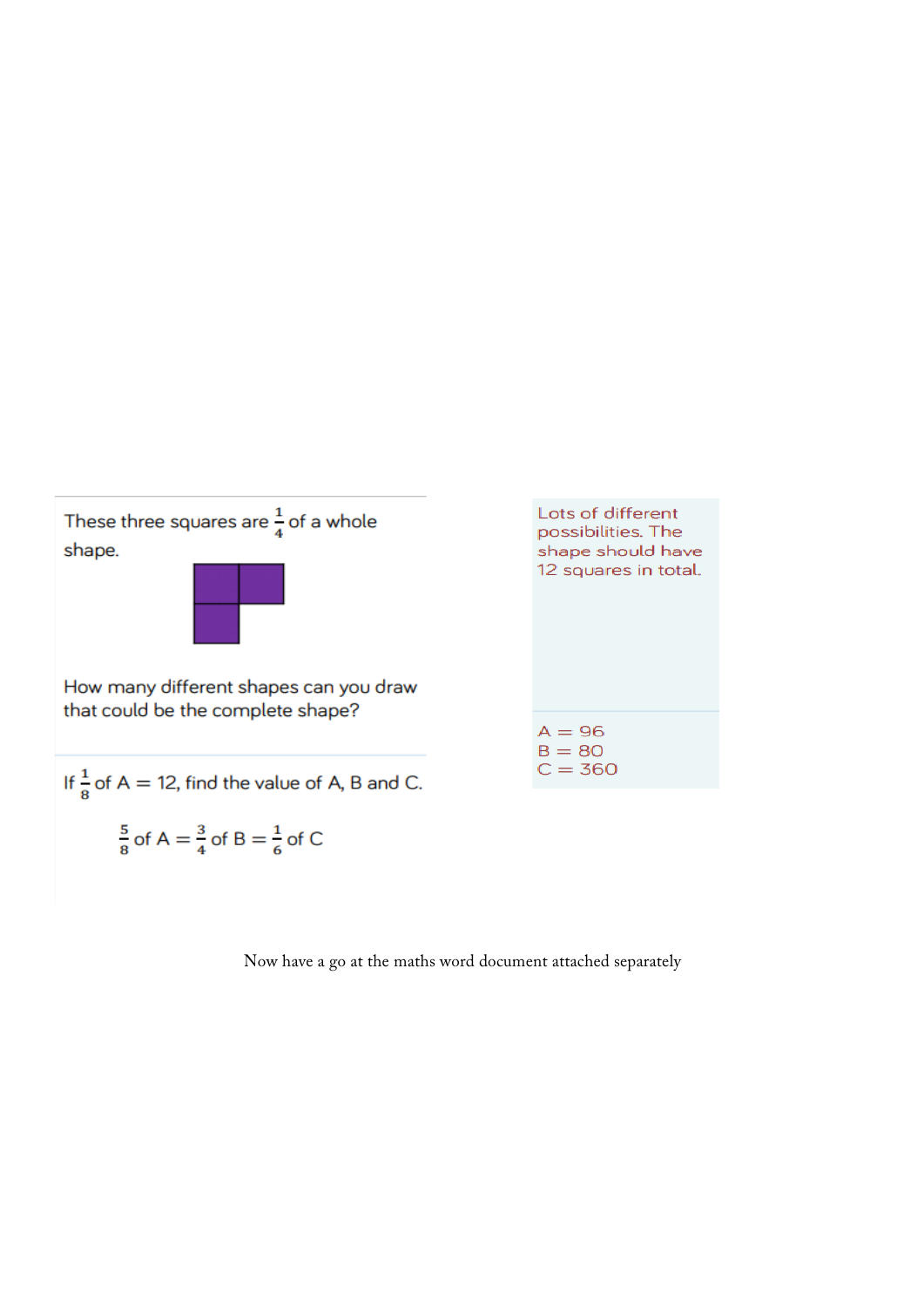#### *Spellings*

Spelling shed is set ready for you to have a go

## *Writing*

What we would really like for you to start doing is a day to day journal/diary over the next few months for yourself. Try and enter your thoughts, feelings and events that happen to you or your family and friends. What changes are you noticing about yourself and others around you.? Watch Newsround if you can- summarise what the events of that day are. Talk to your family and friends, draw pictures, donate a page to a relevant piece of art that you could create, create some brain breathers for your family to help with your mindfulness.

Make it relevant, make it interesting, make it yours. This is a significant event in your lifetime that in the future people will want to know about. Tell them.

I have included an extract from a very famous diary called the diary of Anne Frank. You may or may not have heard of it but she was a young girl who recorded a significant event that happened to her and now her book is famous throughout the world.

Have a read of this extract – it might help you

## **Deric**

Thursday 14th June 1942

Dear diary,

Well this has been the scariest day of my life! Luckily, I'm still here to tell the tale and hopefully shall be from now on.

At about half past eight this morning life was going as normal: well as in we were all creeping around in our stocking feet so the workers below couldn't hear us. Then it happened. The clank of footsteps could be heard coming up the stairs. I knew they'd reached the third step from the top - it creaked like grandmother's knees. Immediately we all stopped, stood still and held our breath. Mother went white as a sheet and made that face at me- like don't you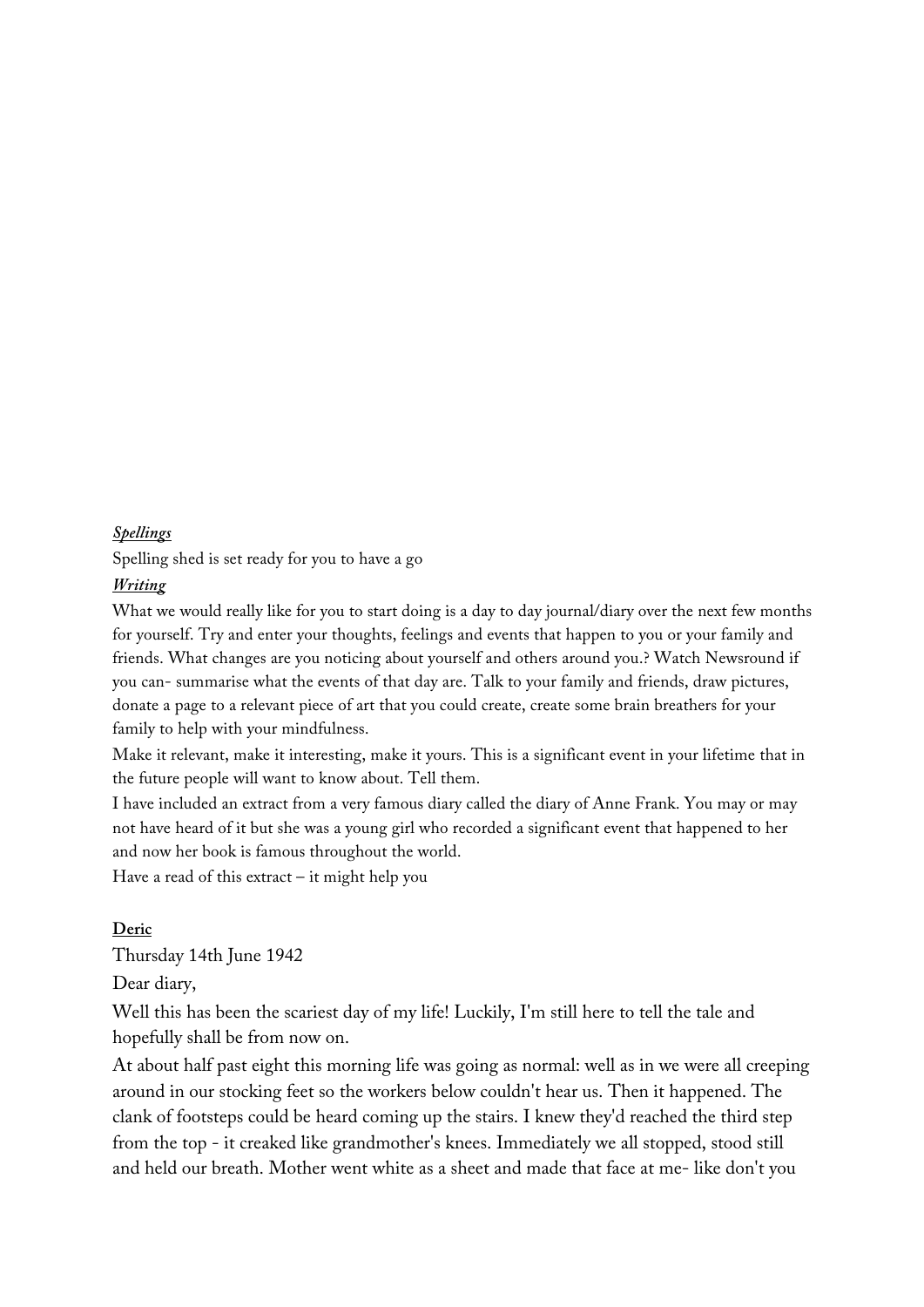dare make a sound! As if I would be so silly. This was our hiding place, our only chance of not being caught, our one secret that must never be told.

It was as if time stood still (though after I'm sure it was no more than five minutes) like the air had been sucked out from all around me! Nothing, no movement, no sound. Just waiting to hear if the steps would descend back down the stairs. My heart was beating like a drum; my ears were pounding as they listened for any sound that would indicate we'd been found. I stood like a statue staring at my mother, who was doing the same, making no movement no sound. One minute, two minutes, three minutes, how many had passed? Still we stood, frozen to the spot.

After what seemed an eternity the footsteps turned, making that gritty sliding on floorboards sound. Voices could be heard getting fainter and fainter. Whoever it had been had finished their chore and had moved on. My mind filled with the most dreaded thought. Who could it have been? Gestapo? Workers collecting something? I stared wide-eyed at my mother. The all-clear signal to move was given to me by my mother. I crept into my small, cramped bedroom at the back of the secret annexe and quietly pushed the door to.

Collapsing heavily, the biggest sigh ever left my chest! I was sure that was the closest we'd ever come to being found. I can't even imagine what would happen to us if we did. How long do we have to live like this? There are so many things I miss: my school friends; visits to the park; theatre trips and just being outside!

It fills me with dread, what will tomorrow bring?

Why were they wearing stockings?

How did Anne know they had reached the third step?

What was the secret that should never be told?

Why do you think it felt like time had stood still?

How do you think they were feeling as they were climbing the stairs towards them. What physical or emotional impact would be happening to their bodies?

What do you think the significant event was? Discover ....

What do you think they might be hiding from?

Who or what is gestapo?

How does Anne's situation relate to yours today?

*Reading* – Read daily with an adult for 10 minutes

## *Learning journey*

If you have managed to collect your journal from school you should have enough information to now create a brochure on Costa Rica including all the facts that we have complied over the last 4-5 weeks.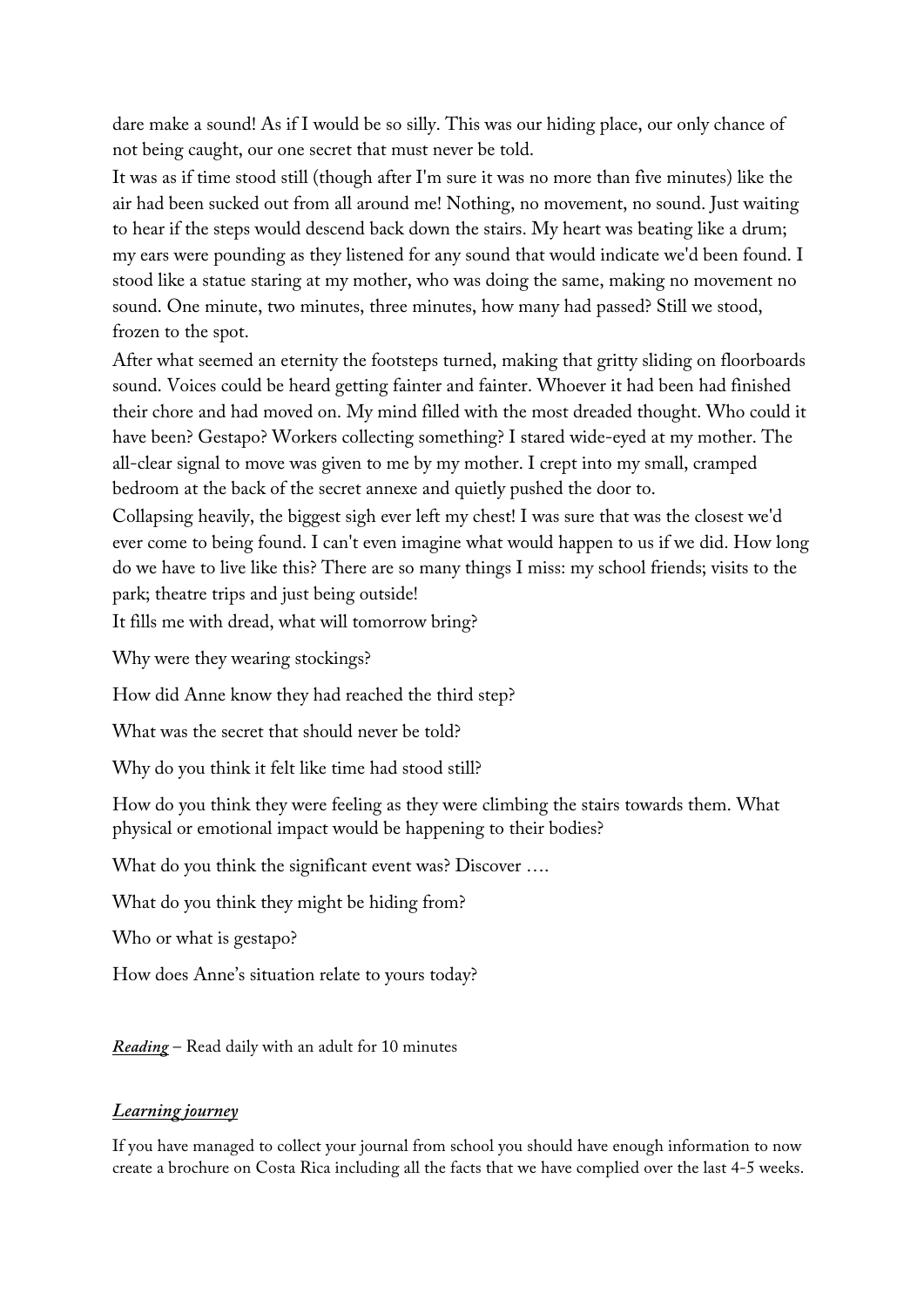Your brochure should be divided into:

- Introduction
- Map and geography of where Costa Rica can be found
- Climate
- Food
- Lifestyle
- **Conclusion**

I have attached a start of a model for you but know that you can do better than me. You always do!

```
I will post each stage – day to day!
```
Today (Monday) have a go at an introduction

Try and include the literacy skills that were focused on

- Rhetorical questions
- **Exaggeration**
- Alliteration
- Class target
- Personal target

Most of all have fun creating it – draw maps, pictures, climate graphs

#### My model

Do your batteries need recharging? Are you fed up with the cold, damp days in England? Do you want to spice up your life and escape from the routine lifestyle you live in? Then Why not continue to read on and discover the wonders of Central America.